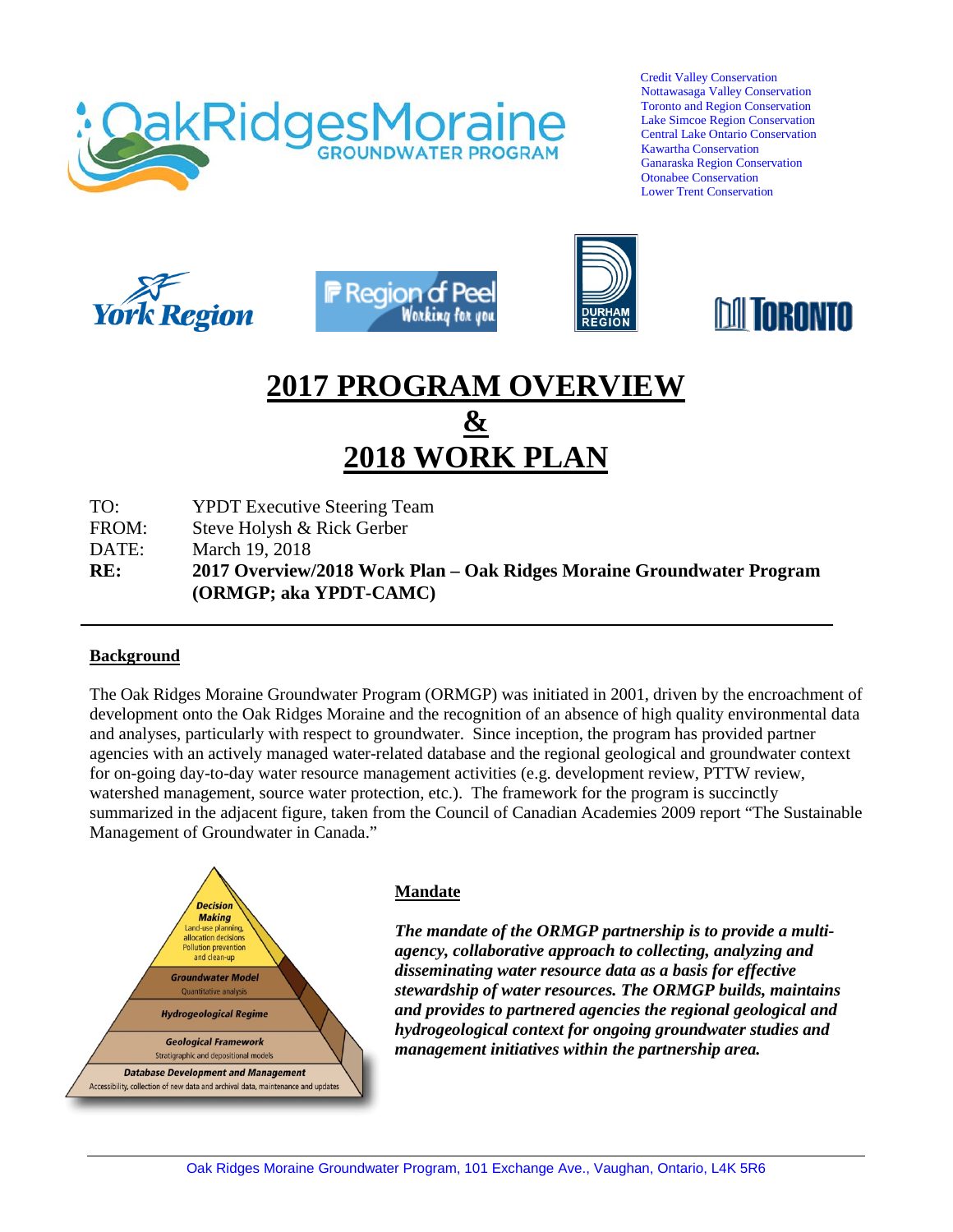*As such the program will:* 

- *Build and maintain a master database of water-related information that is accessible to all partner agencies;*
- *Build and maintain a digital geological construction of the subsurface layers that is accessible to all partner agencies;*
- Build and maintain a numerical groundwater flow model(s) that can be used to address any number of *issues that arise at any of the partner agencies;*
- *Coordinate and lead investigations that will acquire new field data that will strategically infill key data gaps;*
- *Provide technical support to Source Water Protection Teams to ensure that interpretations used in source water are consistent with the regional understanding;*
- *Provide technical support to planning authorities to ensure that Official Plan policies are developed in a manner which makes them consistent with up to date groundwater science as derived from the project; and*
- *Provide technical support to all partnered agencies for addressing other Provincial legislation.*

Further information regarding the program can be found at www.oakridgeswater.ca.



Program area - Note that for data management purposes the program area comprises the entirety of three Source Water Protection (SWP) Regions: 1) Credit/Toronto/Central Lake Ontario (CTC); 2) Southern Georgian Bay - Lake Simcoe (SGBLS); and 3) Trent Conservation Coalition (TCC). Focus of work is largely directed to the GTA municipalities (York, Peel, Durham, and Toronto) and their associated Conservation Authorities (CAs).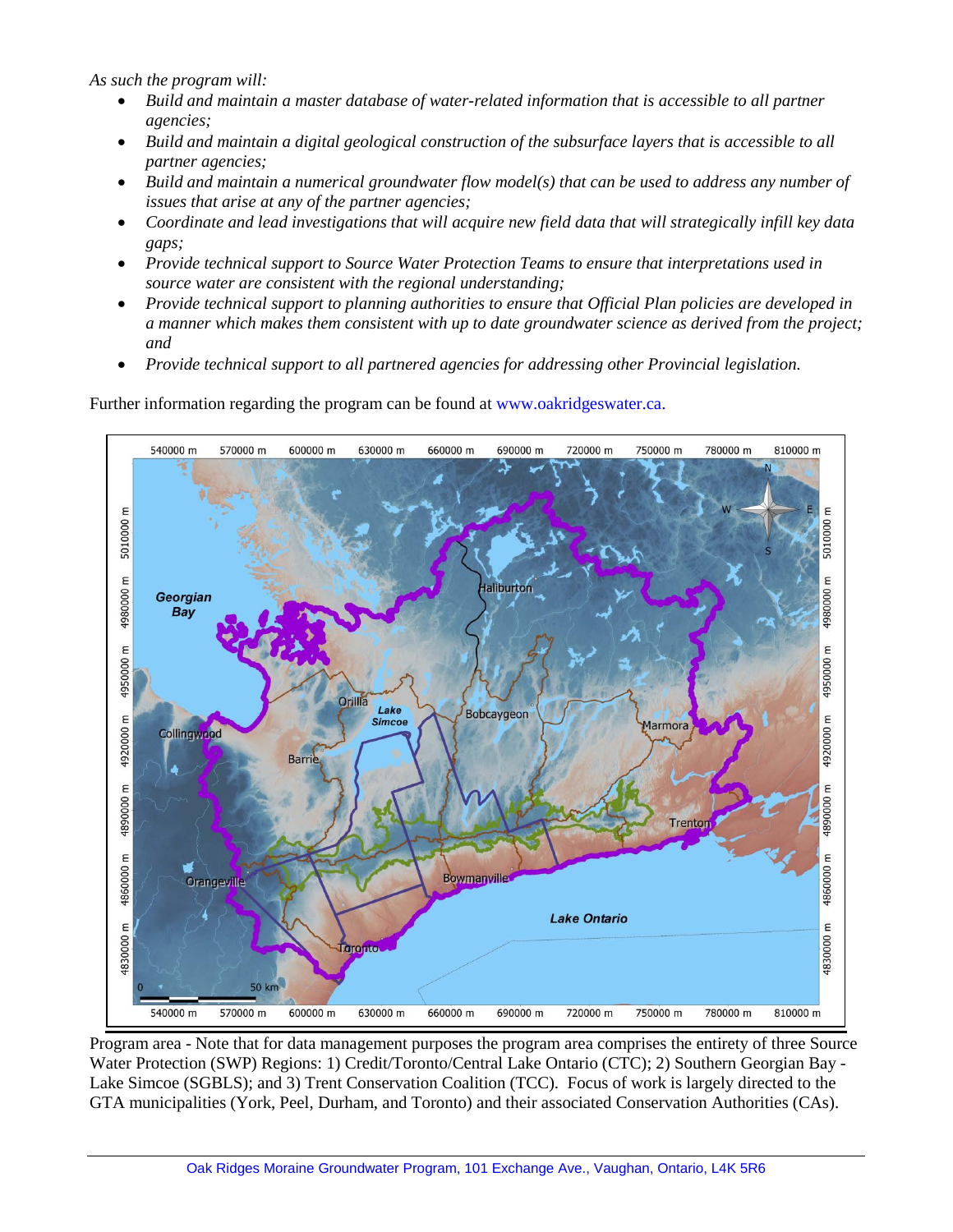# **Review – 2017 Highlights**



# **1. Database**

specialty tables created within database to enhance website functionality;

incorporation of script to regularly update surface water data within the database;

• added this year - 28,000 boreholes; 1,500 reports; 20 million temporal data records;

• continued enhancement of website for quick access to program data and information;

agreement from Executive Steering Committee to share data & website with consulting community.

# **2. Analysis & Modelling**

- Completion and circulation of "A Guide for Actively Managing Watershed-Scale Numerical Models in Ontario";
- Website tool created to assist in analysing surface water flows at gauged stations;
- Contributions to Terms of Reference for Durham and Peel Region modelling studies



# **3. Other**

- Further enhancements to pass-worded section of website [\(www.oakridgeswater.ca\)](http://www.oakridgeswater.ca/); access provided to additional staff Provincial and Federal technical staff for peer review;
- Presentation to consulting community of pass-worded section of website [\(www.oakridgeswater.ca\)](http://www.oakridgeswater.ca/) and



• Continued monitoring of 20 field sites to assist with infilling of data gaps;



• Communications – invited to speak at various forums including Ontario Water Works Association, Peel Region Managers, GSC/OGS Open House, TTC, BC Environment, City of Ottawa, University of Toronto.

# **4. Budget**

• Program delivered within available funds - no planned increase for 2018;

| <b>Program Component</b>         | 2017      |  |
|----------------------------------|-----------|--|
| Staff Costs (Wages $+$ Benefits) | \$659,200 |  |
| Office $Costs + Disbursements$   | \$61,500  |  |
| $Computer + Software$            | \$16,600  |  |
| Consultant/Services              | \$28,400  |  |
| Administration                   | \$12,900  |  |
| <b>Total</b>                     | \$778,600 |  |



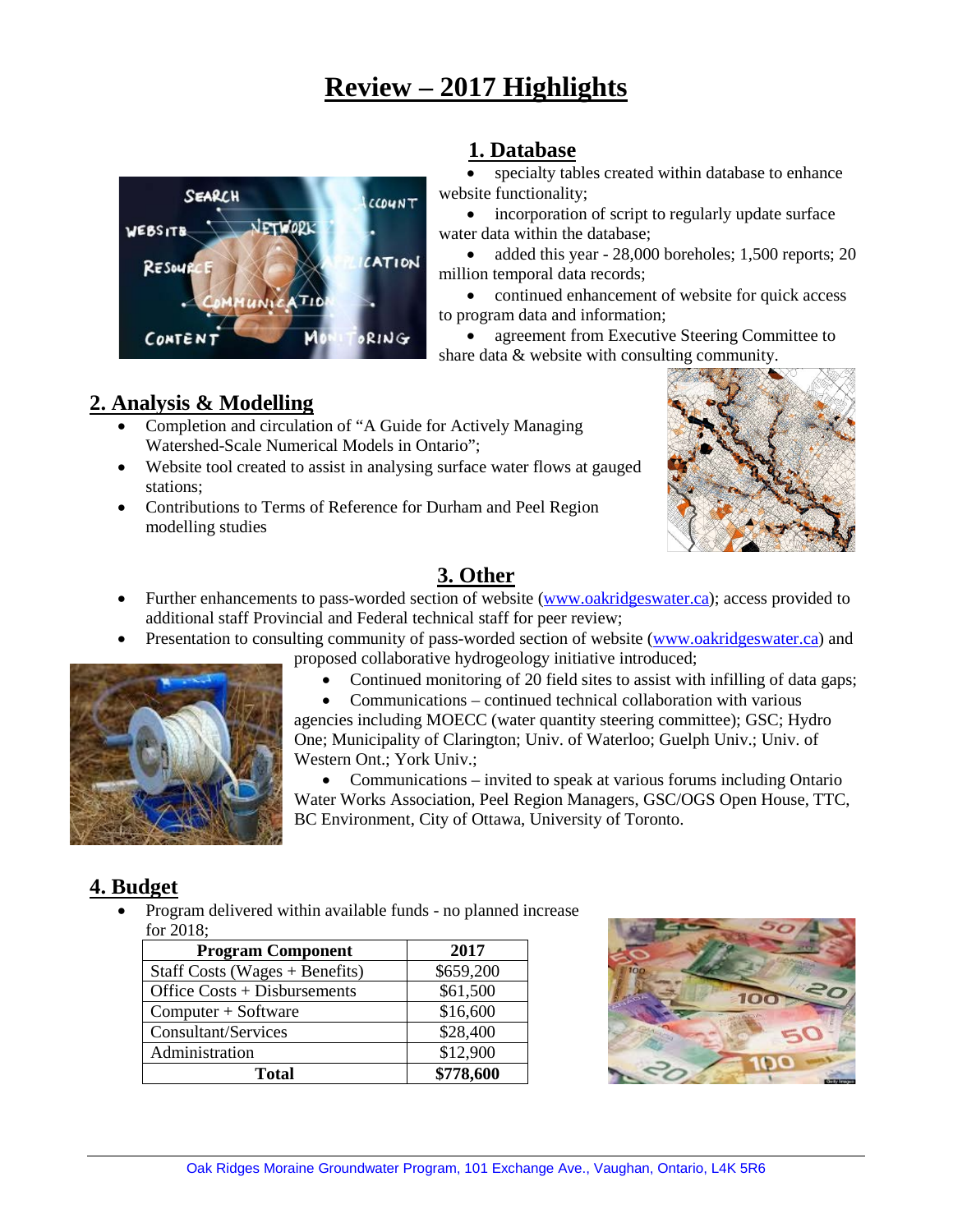# **Review – 2017 (Detailed Summary)**

The following provides a more detailed overview of activities undertaken through the Oak Ridges Moraine Groundwater Program through 2017.

# **1. DATABASE**

The database was refined and improved through 2017 with continued use of SQL 2016 to manage the database. As in previous years, the discussion of database issues has been broken into four categories: Additions; Corrections; Accessibility and Software/Hardware Management.

# **1a Additions**

Key 2017 additions to the database included:

- An updated WWIS database was obtained in September 2017 from the MOECC and about 18,000 new well records were brought into the database – the MOECC well records are up-to-date as of March 2017;
- Approximately 1500 new documents were brought into the library;
- Updating of York Region water level and chemistry data that had not yet been imported into the master database owing to database divergence (note that a data merge tool continues to be investigated which will allow for water levels and chemistry data to be directly imported from York to the master database);
- Peel Region and Durham Region municipal monitoring data continued to be regularly appended to the database;
- An updated PTTW dataset was acquired from MOECC and the water taking permits updated;
- Miscellaneous well and associated data from several consulting reports were brought into the database;
- In total approximately 22 million temporal records (chemistry, water levels, etc.) were added in  $2017$ this large number reflects the import of outstanding York Region data, as well as the updating of climate and stream flow data from Environment Canada.

# **1b Corrections**

- In a similar manner to what has been undertaken in the past, the import of an update of WWIS records necessitated the running of several quality assurance procedures needed to check and correct information coming into the database owing to inaccuracies within the WWIS digital data (e.g. check that screen top is above screen bottom, check that geology layers have tops above bottoms, check water levels are not below bottom of the well, compare invalid coordinates against listed townships and maps on well record forms (i.e. checking of coordinates), etc.);
- Temporal data within the database was parsed into separate tables to allow for improved data accessibility, in particular for web site performance. All surface water related measurements were taken from D\_Interval\_Temporal\_2 and moved to a newly created D\_Interval\_Temporal\_5. Similarly climate related data was moved from D\_Interval\_Temporal\_2 to D\_Interval\_Temporal\_3. Note that Sitefx (database access software) is programmed to pull data from any temporal data table and can therefore still be used to view these data;
- With the ability to screen water wells on the website and readily access the original water well record via the MOECC website – corrections to individual wells was made much more simple.

# **1c Accessibility**

• 2017 saw considerable changes and improvements to the website. Within the website's Geocortex mapping package a new map window now consolidates much of the information that was previously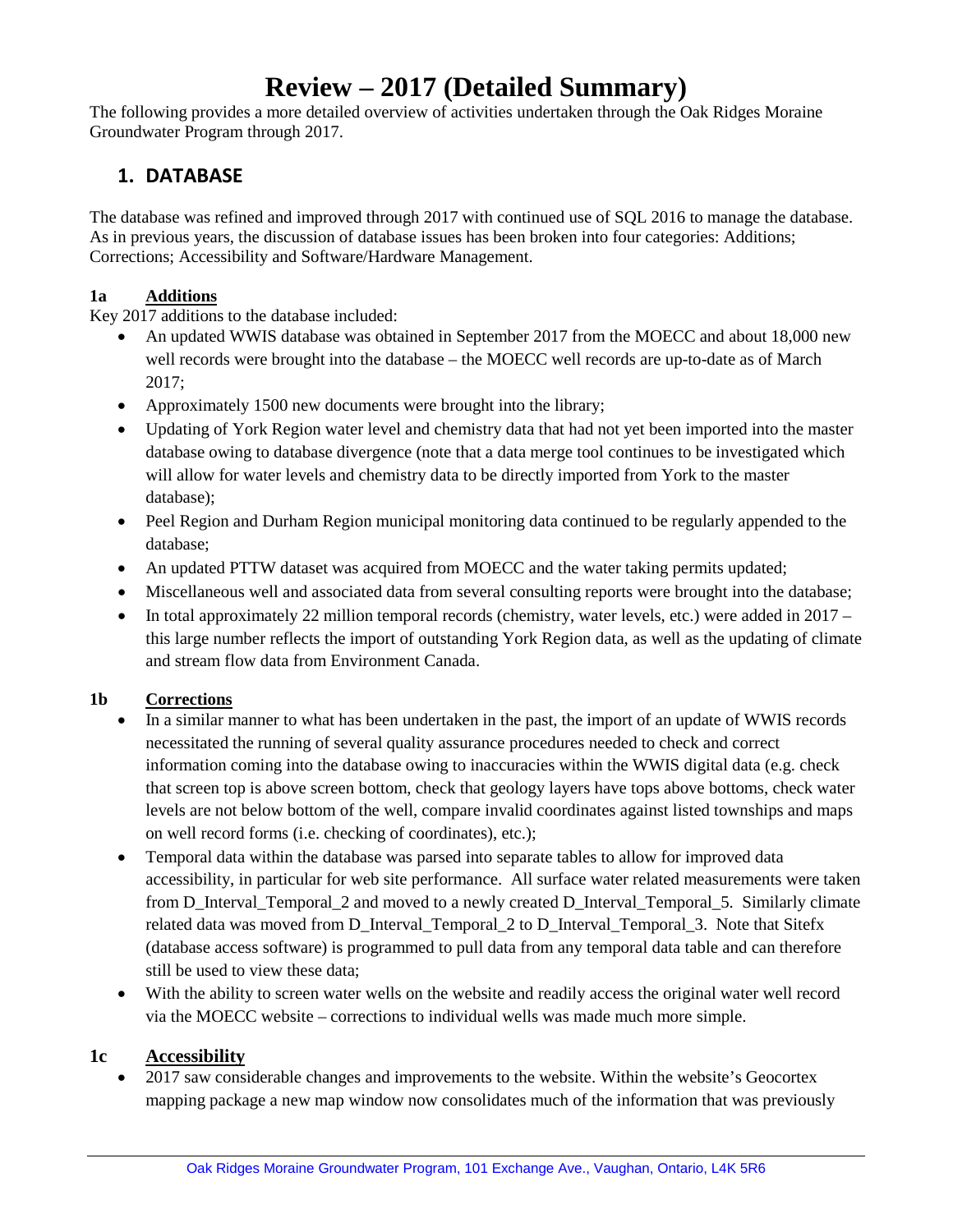found in several individual maps. This map provides users with the ability to present different information sets onto one map (i.e. geological layers and wells). The site allows for users to readily undertake various types of analyses via the internet;

- The movement of the database to SQL 2016, which was undertaken largely for the purposes of capitalizing on its compatibility with the R Statistical package, has already proven to be advantageous in that ORMGP staff have been able to use R to create and provide the high quality statistical analyses of streamflow information via the program's website;
- The Citrix Xendesktop platform that was established in 2016 on the ORMGP server at Central Lake Ontario Conservation Authority offices continued to be used by technical ORMGP staff, as well as partner agency staff, to interact with the master database. On the Citrix Server platform, users can access either: i) the master database - for users wishing (and permitted) to make permanent changes; or ii) the "weekly database" (see below) - for users looking to review and make use of the most recent data within the database;
- The system has been stable through 2017 and has performed up to expectations. Via the internet, the database and several related software programs can be utilized for viewing and interacting with the master database. Staff will continue to make use of this platform to provide ready access to the program's database and information.

# **1d Software/Hardware Management**

In order to keep the database up-to-date and readily accessible to the partner agencies there is continual maintenance and review of the program's software and hardware capabilities. 2017 was a year of general stability with respect to database management, minimal new equipment and/or software was required. In 2017, the following tasks have been undertaken with respect to the program's software and hardware management:

- Database switched in early 2017 to SQL 2016 version;
- Database management workflows reconfigured in early 2017 to work within Citrix platform. With respect to the backing up of the database, the following key points are relevant to the new system:
	- o The database resides on a server at CLOCA which is continually backed up through VEEAM backup system server software – should there be a power failure or database glitch, the database can be restored from a short term backup in very short order; the VEEAM software stores multiple versions of the database which are eventually overwritten with subsequent, more recent backups;
	- o on a weekly basis (every Sunday) the following steps are automatically transacted:
		- the database is written to a different CLOCA based server (this copy is dubbed the "weekly database") and is made available for use via the program's website to share data with the outside community;
		- this database is automatically transferred/written to an ORMGP server at TRCA's offices (this copy is used by ORMGP staff to interact with, review and check the database);
	- o over the long term, copies of the weekly database are held off-site (along with backups at TRCA and CLOCA) and monthly copies are held indefinitely should they be required;
- 2017 saw the continued use and expansion of the "W" tables within the database in order to speed up the retrieval of data from maps on the website; "W" tables synthesize much of the temporal data within the database (e.g. min, max, avg. values) and are scripted/coded to refresh every weekend so that they are always providing up-to-date information to the website;
- To ensure partners have the ability at their own offices to use software products (e.g Viewlog, Sitefx, or other) to review/access/QA/evaluate their data held in the ORMGP database, a cut of each partner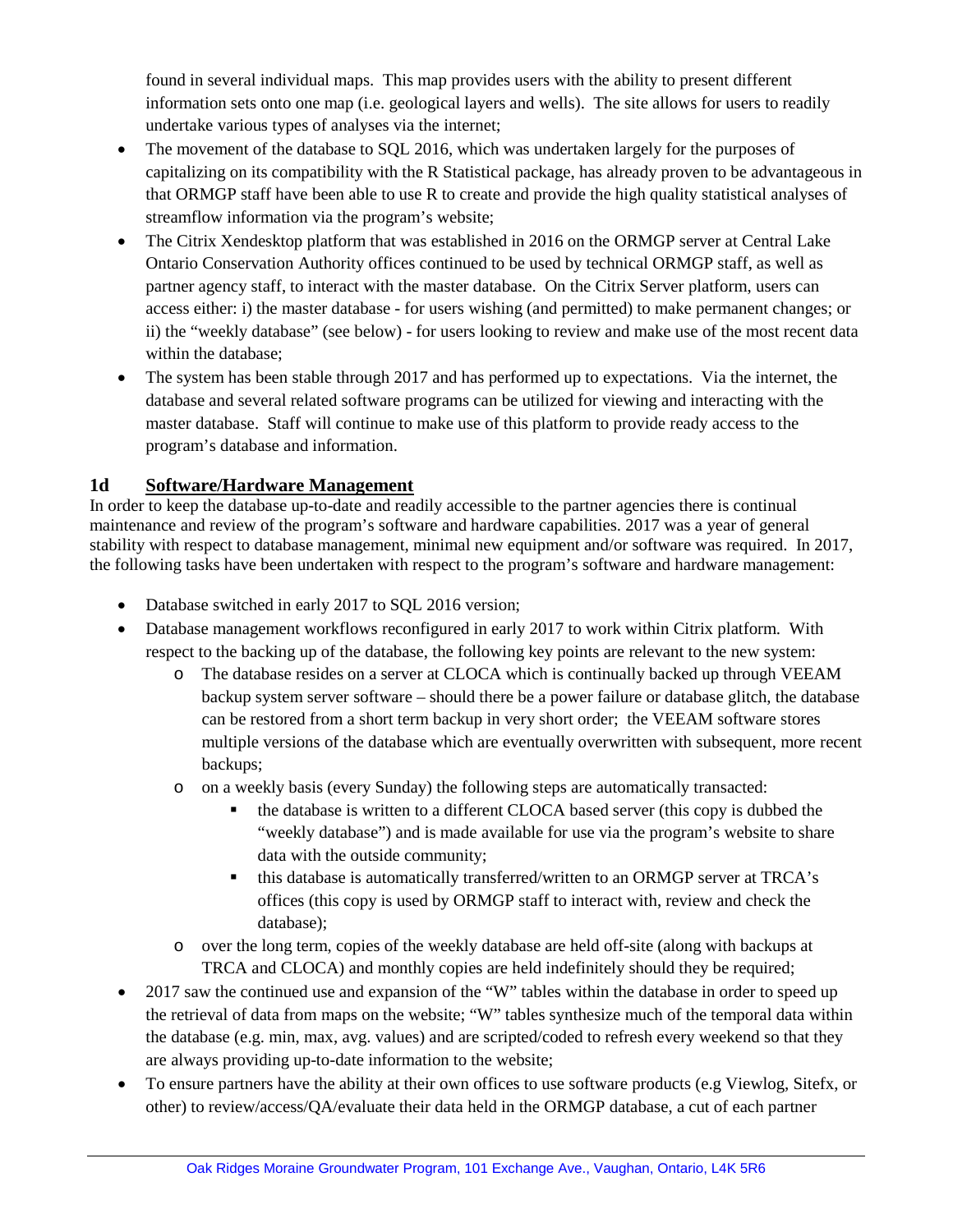agency data set is distributed (in SQL and or Access format) at least two times per year (more often if needed/requested).

# **2. ANALYSIS & MODELLING**

The following initiatives either carried through from 2016 or were initiated in 2017.

## **Model Review**

In 2017 the final numerical models provided to the program under the Model Custodianship program were reviewed and a brief report prepared for the Trent Conservation Coalition. As part of the ongoing model review, it should also be noted that staff continue to have communication with software developers to discuss modelling code, at a high technical level, and to provide input regarding suggested error bug fixes and/or improvements to existing software codes (e.g. discussions continue to be held with the developers of GSFLOW, HydroGeoSphere, Deflt3DFM, Mike SHE, and GWVistas). Under a technical review and assessment agreement, staff are in the process of acquiring, from Deltares in the Netherlands, an early version of proprietary hydrodynamic circulation modelling software that can potentially assist the Lake Ontario Collaborative group with modelling initiatives in Lake Ontario.

## **Model Subcommittee**

At the LSRCA office, staff hosted a summer meeting of the modelling subcommittee. The purpose of the committee is to exchange ideas and techniques for enhancing numerical model use across the program study area.

## **Model Management Report**

The report for this project *"A Guide for Actively Managing Watershed-Scale Numerical Models in Ontario*" was finalized in 2017 and has been distributed to the province, and circulated through various SWP boards. The report provides direct guidance to water resource managers on various aspects of numerical modelling, including: i) common pitfalls in the commissioning of new numerical models; ii) how to make effective use of numerical models for water management decisions; and iii) recommended procedures for maintaining and updating numerical models so that they can continue to be relevant and effective in assisting staff with understanding and managing water resources.

## **Yonge Street Aquifer**

In partnership with staff from the Geological Survey of Canada and York Region, a detailed analysis of the geology and hydrogeology of the Yonge Street Aquifer carried on through 2017. A technical paper was submitted to the Canadian Journal of Earth Sciences. Peer review comments were received in December, and final submission is expected in 2018.

## **Ducks Unlimited**

*"Wetlands and Flood Mitigation in Ontario: Natural Adaptation to extreme rainfall"*, the final report on this joint project with Ducks Unlimited was submitted in summer 2017. Work continues to transfer this ground-breaking study to a technical journal paper, planned for a 2018 submission. This study was focused on determining the economic value of wetlands in mitigating flooding, however it comprised many unique technical modelling approaches including an innovative "ensemble" modelling approach, the transfer of real storm dynamics from an actual 2015 Toronto storm over to Mississauga, and a unique approach to developing a finite element model mesh.

## **Surface Water Analyses**

As an initial pilot project to test the capabilities of the R statistical package to work with the program's SQL database, the program's surface water data has been updated and a series of analysis packages have been offered on the program website. On the fly, users are able to select a stream gauge location and then to undertake analyses of the data. The user is able to change the selection of the range of days for which any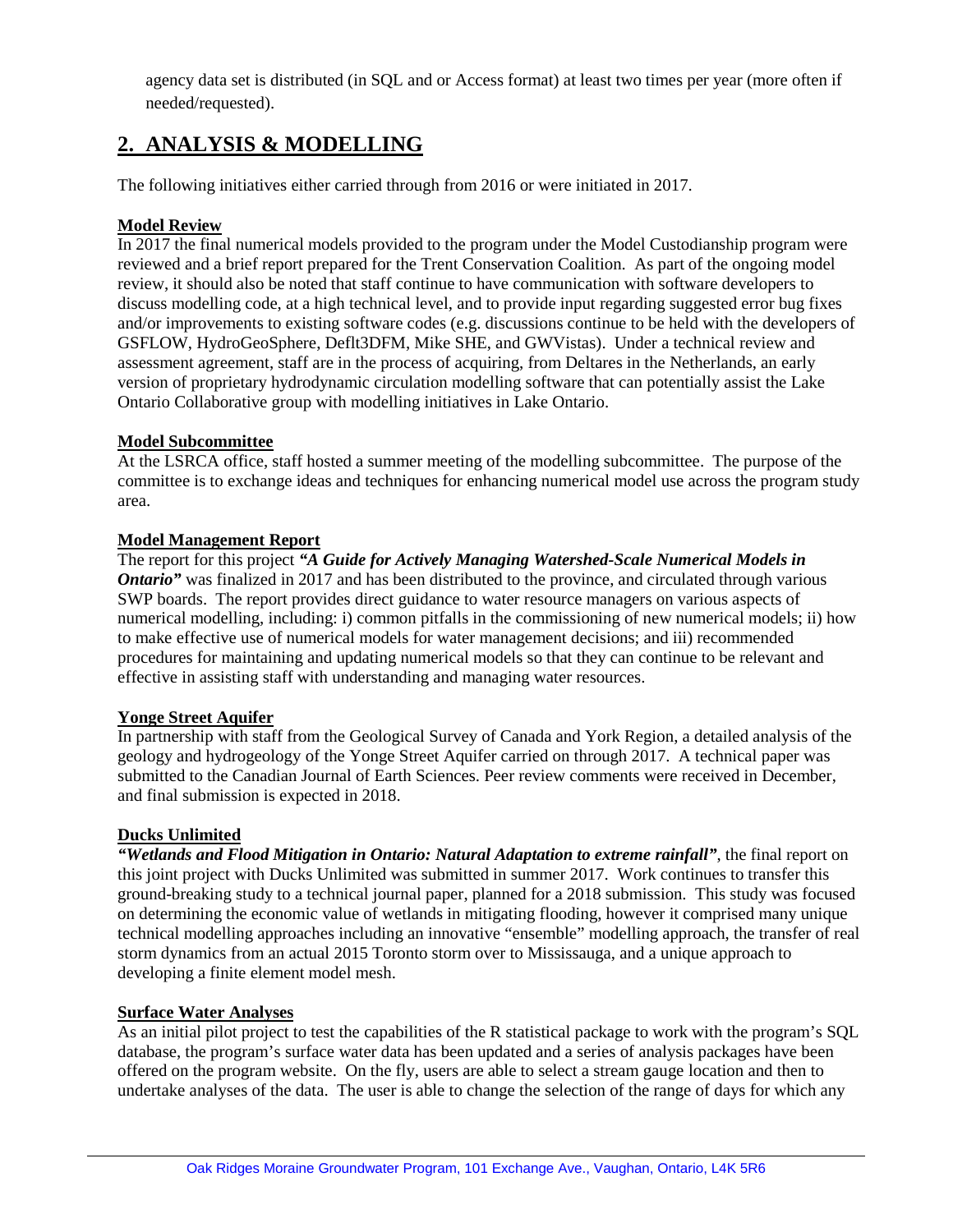analysis will be undertaken and the statistics are updated dynamically as the date range is changed. Standard streamflow analyses such as baseflow separation, flow frequency analyses and trend analyses are all available on the website.

#### **Miscellaneous technical support**

#### **York**

- providing technical assistance in re-purposing the York Tier 3 numerical model to delineate capture zones for newly drilled municipal wells in the Newmarket area;
- technical assistance in working with Viewlog, a visualization and analysis software;
- continued to assist in facilitating data migration from York database into the ORMGP Master database (merge tool plus import of 2017 water level, pumping and chemistry data);
- continued work with Ross Hodgins (retired MOECC) to capture historical knowledge into the program's files;
- Provide technical support on Richmond Hill flowing well and area dewatering history.

#### **Peel**

- met with senior project management team to provide overview of program (March 2017);
- provided data and geological support to consultant for East-West Peel Trunk Sewer project;
- provided technical support in preparing Terms of Reference for Region-wide modelling initiative;

#### **Durham**

- met with monitoring consultant to establish process for migrating data into the database;
- checked Durham data within database to ensure consistency with data assembled by region's consultant - imported and updated database through fall 2017 in preparation for future numerical modelling initiatives;
- provided technical assistance in preparing Terms of Reference for renewed Durham-wide modelling initiative.

#### **Toronto**

- met with city staff to discuss groundwater program initiative and to foster better integration of city work with ORMGP work;
- provided overview of program's web-based data access/analysis site to the Toronto Transit Commission.

#### **TRCA**

- provided GSFLOW, PRMS and MIKE SHE support for modelling of three wetlands as background for the preparation of the Wetland Water Balance document;
- assisted in the siting and drilling of a new multi-level monitoring well within the Carruthers Watershed and partnered with Geological Survey of Canada and the University of Ottawa to ship core to Ottawa for further scientific analyses;
- currently assisting with the monitoring of new Carruthers well;
- provided technical support in preparing the geological and hydrogeological overview of the Carruthers Watershed in support of the TRCA's Carruthers Watershed Plan;
- assisted in adding new wells and importing of monitoring data into the program's database;
- in co-operation with TRCA, provided technical expertise to Town of Richmond Hill in the North Leslie Secondary Plan area where upward groundwater pressures must be properly considered prior to development approval;
- provided overview of ORMGP to TRCA management team.

## **LSRCA**

- provided technical support to prepare technical Terms of Reference and in selecting preferred consultant to undertake environmental flows project in the East Holland Watershed;
- assisted in the development of environmental flow analysis for the Lovers Creek watershed. A journal paper has been prepared and planned for submission by mid 2018;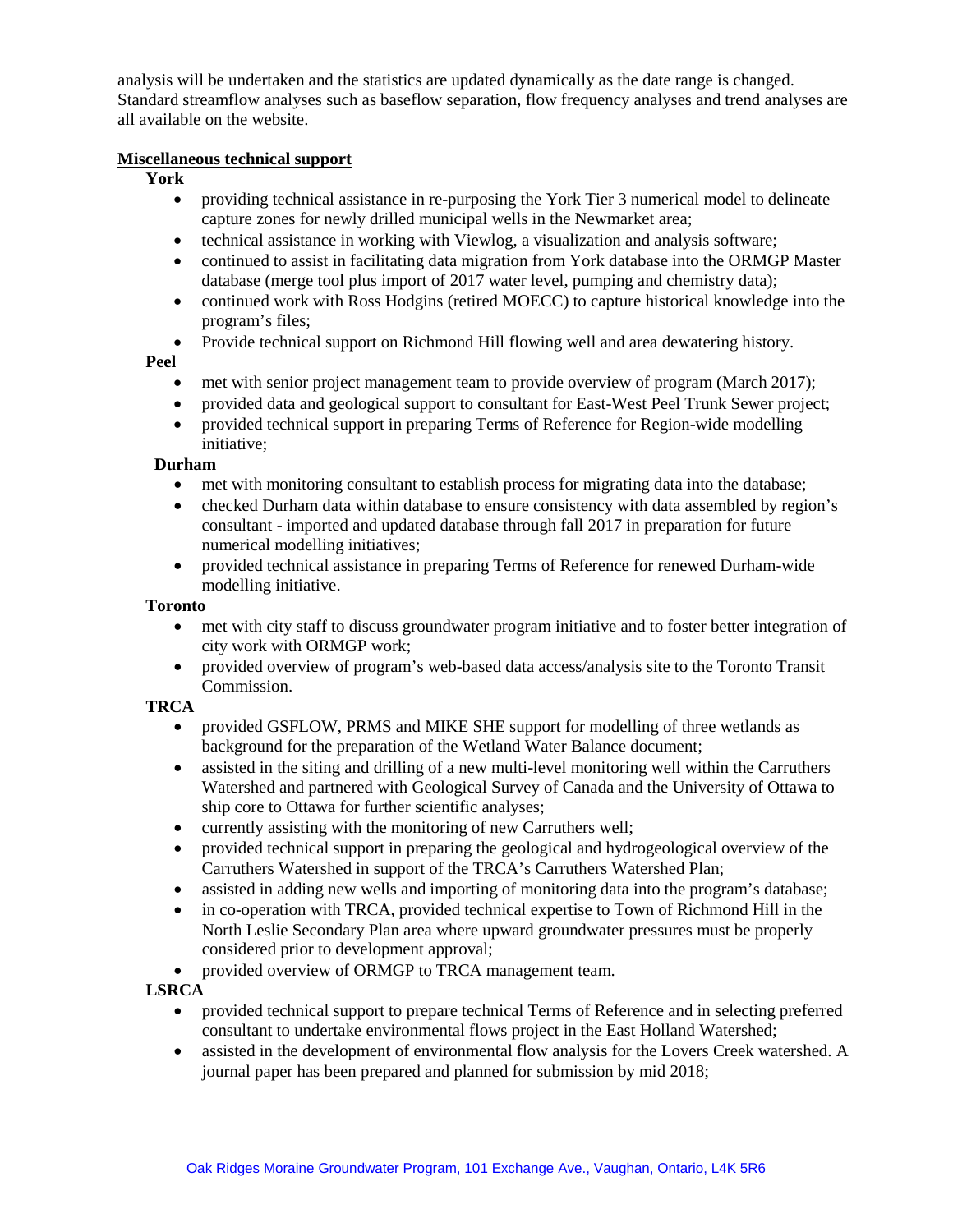- currently helping on technical steering committee to assist in guiding of the East Holland modelling project;
- provided technical Viewlog training to assist staff with future geological mapping initiatives.

## **CLOCA**

- continued to provide technical support with respect to the Ontario Hydro facility in the Municipality of Clarington;
- presentation of program and website to the board.

**CVC**

- provided overview of ORMGP (and in particular the program's website) to CVC technical water management staff (December 2017);
- provided technical assistance in terms of importing data into the database using Sitefx.

**NVCA**

- provided support to staff as they presented the program's website to numerous agencies across the NVCA watershed – most municipalities are now familiar with program;
- presentation of program and website to the board;
- provided a technical evaluation of Innisfil Creek drought modelling project.

# **3. OTHER PROGRAM INITIATIVES**

Over the course of 2017 a number of other initiatives also formed part of the overall work program.

**Website** – Through 2017 the partnership with GIS staff from Central Lake Ontario Conservation Authority (CLOCA) continued with a focus on enhancing the program's pass-worded section of the website. Enhancements to the Geocortex mapping tool on site have improved the ability of technical staff to make use of the vast data and information sets assembled through the project. Staff hosted a ½ day session in October where local consultant companies were invited to see an overview of the website and to provide input into partnership arrangements with the ORMGP. Partnership with consulting companies was initiated early in 2018.

**Report Library –** in 2017 the Rural Development Consultants (RDC) reports were moved into the library resulting in a significant increase in reports being made available through the program. As in previous years, in 2017 a summer student was retained to further assist in getting other miscellaneous reports into the database resulting in the addition of some 1500 new reports to the library database. Of note was the effort made by Region of Peel staff in 2017 to incorporate over 200 reports to the library.

**Field Work** – Staff continue to monitor a suite of approximately 40 wells to help in charactering specific hydrogeological settings that have been identified across the study area.

**Ontario Climate Advisory Committee** – as part of the task of considering the future use and updating of the available groundwater flow models across the program study area, staff continued to attend and contribute to this working group that advocates for best management practices in terms of collecting, managing and distributing climate information in Ontario.

**Lake Ontario Collaborative –** following on technical SWP work, the Regional Municipalities of Peel and Durham along with the City of Toronto have begun exploring ways of maintaining: i) a Lake Ontario dynamic circulation model for the purposes of assessing spills and potential impact to water intakes within the lake; and ii) real time data acquired from monitoring stations to be established out in Lake Ontario to provide necessary data for the modelling process. In 2017, staff have attended several meetings with the collaborative partners and have provided some preliminary ideas and costing for assisting the group.

**Ontario Water Quantity Protection External Working Group** – ORMGP staff were invited to sit on this advisory panel to provide expertise and advice to MOECC staff as they assess water use and future management procedures related to the current moratorium on bottled water permitting.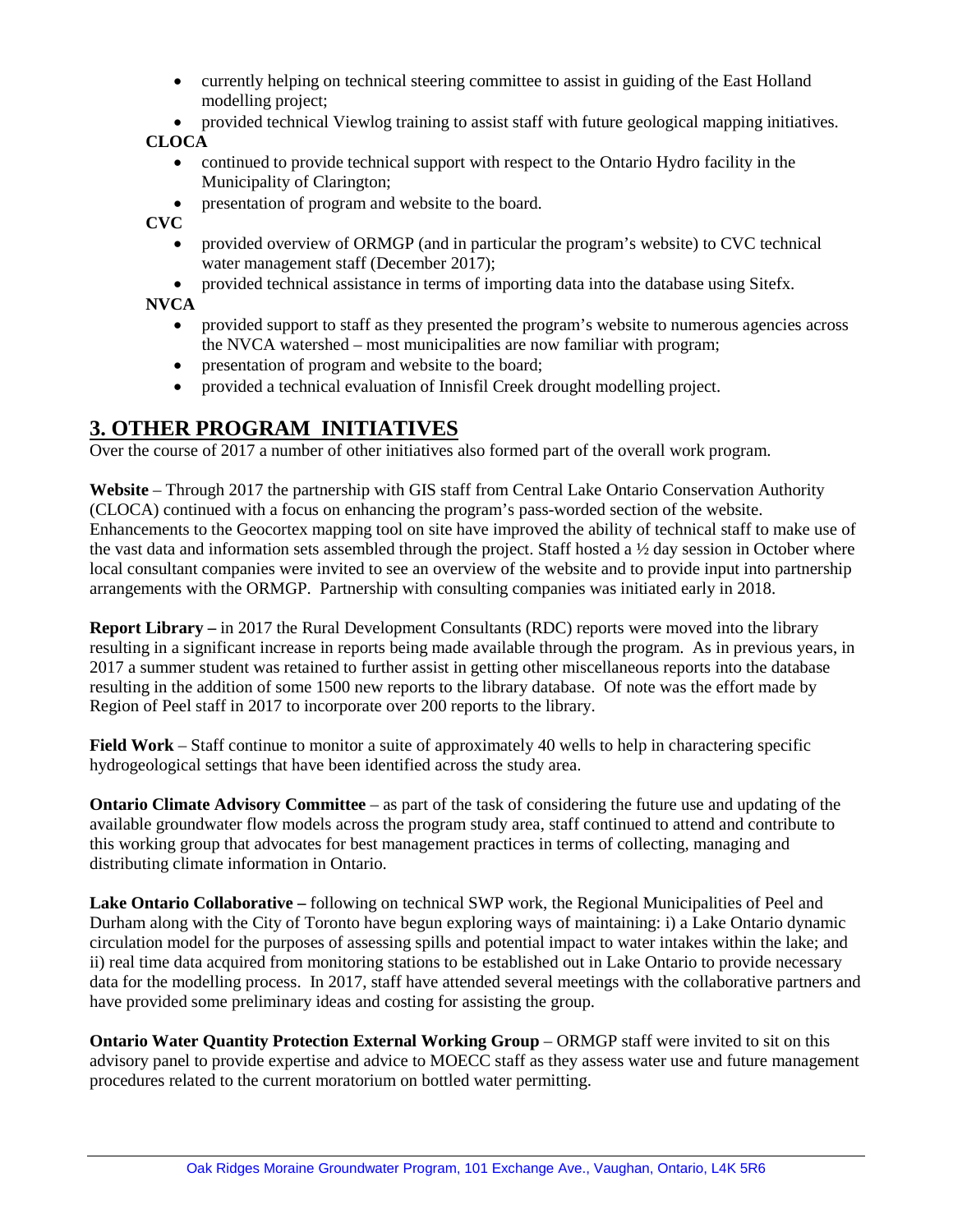**Isotope Project** – in collaboration with the University of Waterloo and York Region, staff continue to collaborate on a project to collect samples across the program study area for isotopic analyses. Results will be used to assist in groundwater flow system delineation with a view to providing independent field checks on numerical groundwater flow models.

#### **Communications/Analyses**

In 2017 ORMGP staff were invited to present or meet with various external agencies on behalf of the partner agencies.

- Attended a January technical session hosted by the MOECC regarding possible enhancements to the Water Well Information System (WWIS) and, in February, provided follow up technical presentations and recommendations to the MOECC's consultant and project team;
- Presented two papers ("Database Management A Path Forward for Ontario's Groundwater"; and "Long Term Groundwater Monitoring") at a local one day forum of the Ontario Water Works Association held in February in Mississauga, Ontario;
- Invited to present an overview of the program's website to the annual Ontario Geological Survey (OGS)/Geological Survey of Canada (GSC)/Conservation Authority Open House held in March in Guelph, Ontario;
- Presented a paper "Application of a hydrogeological conceptual model, south central Ontario" at the Geological Association of Canada – Mineralogical Association of Canada (GAC-MAC) Annual Conference held in May in Kingston, Ontario;
- Provided overview presentations in May to the Board of the Central Lake Ontario Conservation Authority (CLOCA) and in October to the Board of the Nottawasaga Valley Conservation Authority (NVCA);
- Continued to provide technical expertise and peer review to the Town of Richmond Hill regarding development proposals in sensitive area of artesian pressures on the flank of the Oak Ridges Moraine;
- Continued with providing technical oversight and facilitation between different parties with respect to groundwater issues (including establishing a long term monitoring program) surrounding the construction of a transformer station on the Oak Ridges Moraine in the Municipality of Clarington;
- Interactive day with Grade 4 students discussing water and geology (Pleasantville Public School, Richmond Hill);
- Annual lecture on "Water Resources Management" to undergraduate and graduate students at the University of Toronto Scarborough;
- In 2017 the program became more well known around the province and staff were invited to present to staff at a number of different agencies including:
	- o The Neptis Foundation as they worked on their project "Capacity and Constraints on Water and Wastewater Systems in the Greater Golden Horseshoe: Report on Phase 1" (June 2017);
	- o City of Ottawa staff as they embark on a similar program to manage their subsurface geological and hydrogeological data (April 2017);
	- o City of Barrie as staff also were interested in better management of their subsurface information;
	- o Environment Canada's Ottawa staff requested a web-based presentation of program's website in July as they look for alternatives to provide public access to environmental assessment date;
	- o British Columbia's Environment Ministry staff requested a web-based presentation of program's website in November as they evaluate alternate means of making groundwater data accessible to the public;
	- o Toronto Transit Commission (TTC) requested overview presentation of the website to evaluate potential for collaboration in further understanding Toronto's subsurface (November 2017);
	- o Presentation (December, 2017) to Southern Ontario Stream Monitoring Assessment and Research Team (SOSMART) with a view to showcasing data management to this group of CA and provincial surface water researchers and managers.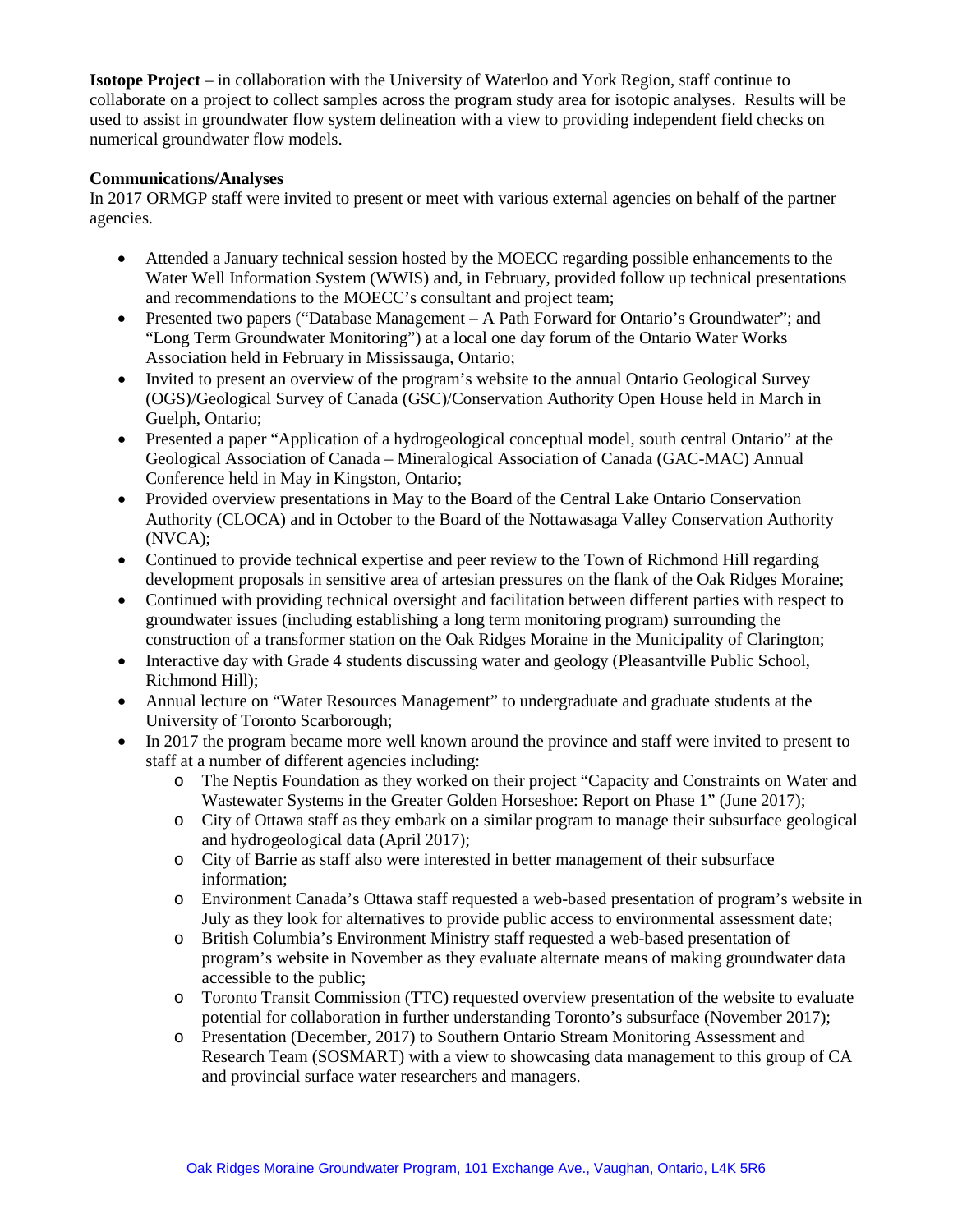# **4. BUDGET SUMMARY**

The four senior partners (City of Toronto, Regional Municipalities of York, Peel and Durham) each contributed \$175,000 in 2017 (Total of \$700,000). In addition, work undertaken in collaboration with SWP, resulted in some additional technical work (website development and model harmonization) being contributed to the program. The program's base expenses for the 2017 are summarized below. 2016 base costs as well as estimated 2018 base costs are also provided.

| <b>Program Component</b>         | 2016      | 2017      | 2018 (est.) |
|----------------------------------|-----------|-----------|-------------|
| Staff Costs (Wages $+$ Benefits) | \$635,000 | \$659,200 | \$675,000   |
| Office $+$ Disbursements         | \$40,500  | \$61,500  | \$50,000    |
| $Computer + Software$            | \$76,800  | \$16,600  | \$17,000    |
| Consultant/Services              | \$44,200  | \$28,400  | \$25,000    |
| Administration                   | \$12,500  | \$12,900  | \$13,000    |
| Total                            | 809,000   | \$778,600 | \$780,000   |

The program was completed within an acceptable budget in 2017. With the additional funds obtained through SWP, there is some flexibility in the program budget, and therefore no budget increase has been requested for 2018.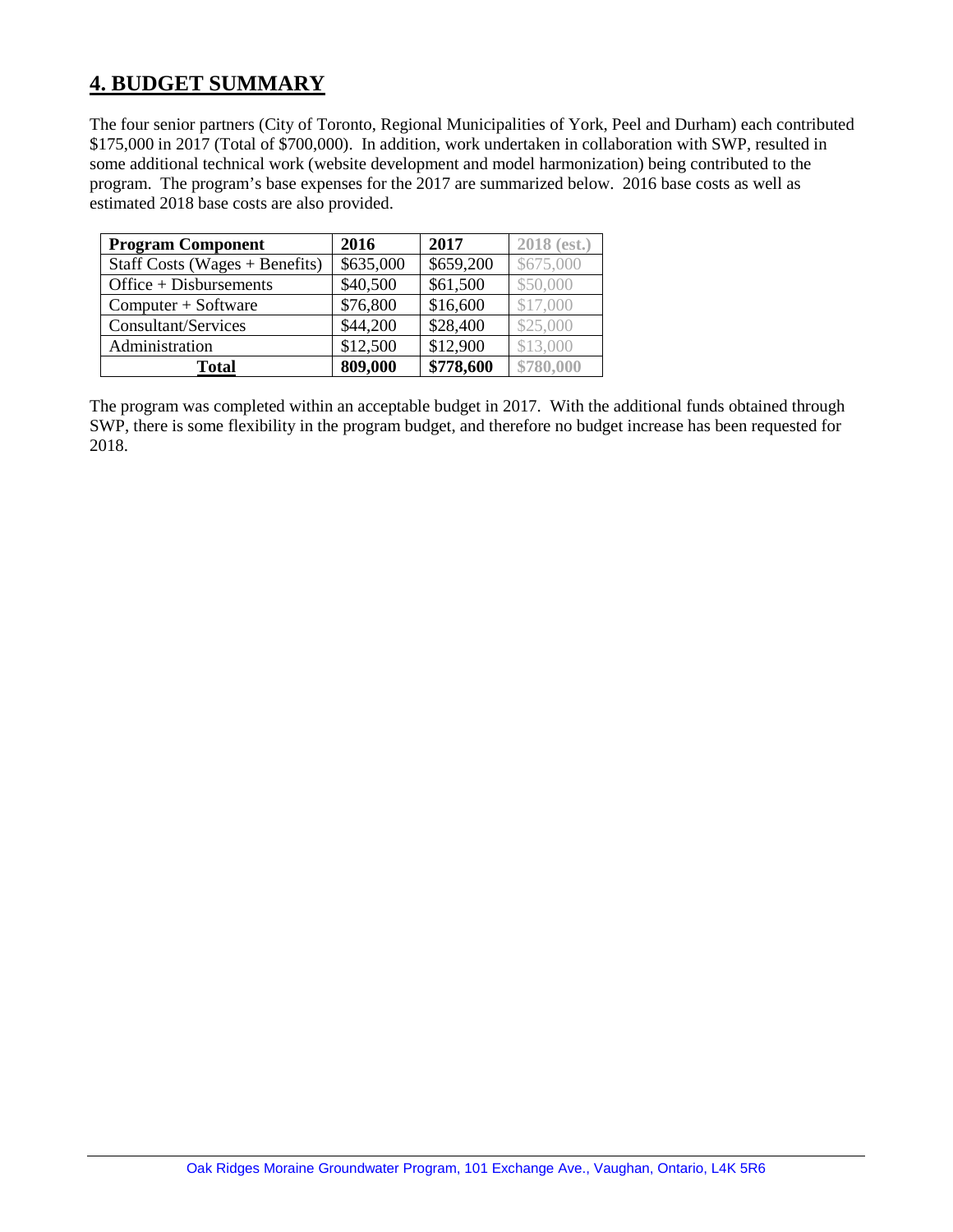# **2018 WORK PLAN – ONGOING/UPCOMING TASKS**

# **1. DATABASE RELATED**

#### **Task 1.1 – City of Toronto Library Capture**

The city of Toronto, including the TTC, have expressed an interest in hiring summer students to assist with inputting hydrogeological/geotechnical reports into the library. Staff will work with the city to ensure smooth process for moving key reports into the database.

- **Benefits:** Improved access to subsurface information within the City of Toronto.
- **Estimated Timeline:** Start up Summer 2018.

#### **Task 1.2 - Assessment of Consultant Partnerships**

Over the course of 2018 staff will monitor external partner agency interaction with the database, both through the program's website, as well as through the Citrix platform, and make any necessary adjustments as the year progresses.

- **Benefits:** This task will ensure continued ready access to the program data by technical staff. With an expanded number of hydrogeologists examining the database and the various maps, models and other products prepared under the program, it is more likely that errors and omissions will be discovered and reported, leading to overall improvements in the deliverables to the groundwater community for important water-related decision making. For government agencies, this also allows for staff to utilize software that they do not have in-house.
- **Estimated Timeline:** Ongoing through 2018.

#### **Task 1.3 – Knowledge Management Capture**

Staff have been considering for some time the most effective means of capturing 'nuggets' of groundwater related knowledge into the program's management system and database. After some deliberation, staff intend to capture such knowledge into a new table within the database. The intent of this new table will be to capture hard to gather stories that might have significant bearing on future groundwater practitioners (e.g flowing conditions, buried valleys, areas of poor water quality, etc.). One way of capturing such information would be to interview experienced consultants to gain insights on their most unusual or surprising groundwater stories over their careers. Capturing this information as an x, y, coordinate along with some specific fields and a 'story' (case study) would round out the information capture.

- **Benefits:** This type of exercise would build on the types of data and knowledge capture activities that are already undertaken through the program. Frequently, this type of information would either not have been reported or reports might not constitute the main document library held at the ORMGP. Having a mapped layer of such 'cautionary locales' where a synthesized story is readily available via the ORMGP website would benefit the overall understanding of water resources across the study area.
- **Estimated Timeline:** Initial map available on website Fall 2018.

## **Task 1.4 – Improved Elevation Control**

Over the years, as improvements are made, specifically with respect to elevations and coordinates of wells/boreholes, staff have noted that periodically such changes/updates can necessitate a cascading need to also update other elevation related data tied to any particular well (e.g. water levels, geological picks, etc.). This is the case especially with values that have been imported into the database with elevation units of mASL (as opposed to depth units of metres). If such changes are not made to the data at the same time as the change is made, then having to return to a particular location at a later time and validate whether these data have been updated or not has proven difficult. In 2018 staff will implement some technical changes within the database to better record the well elevation at the time of a water level or geological pick entry so that a better tracking of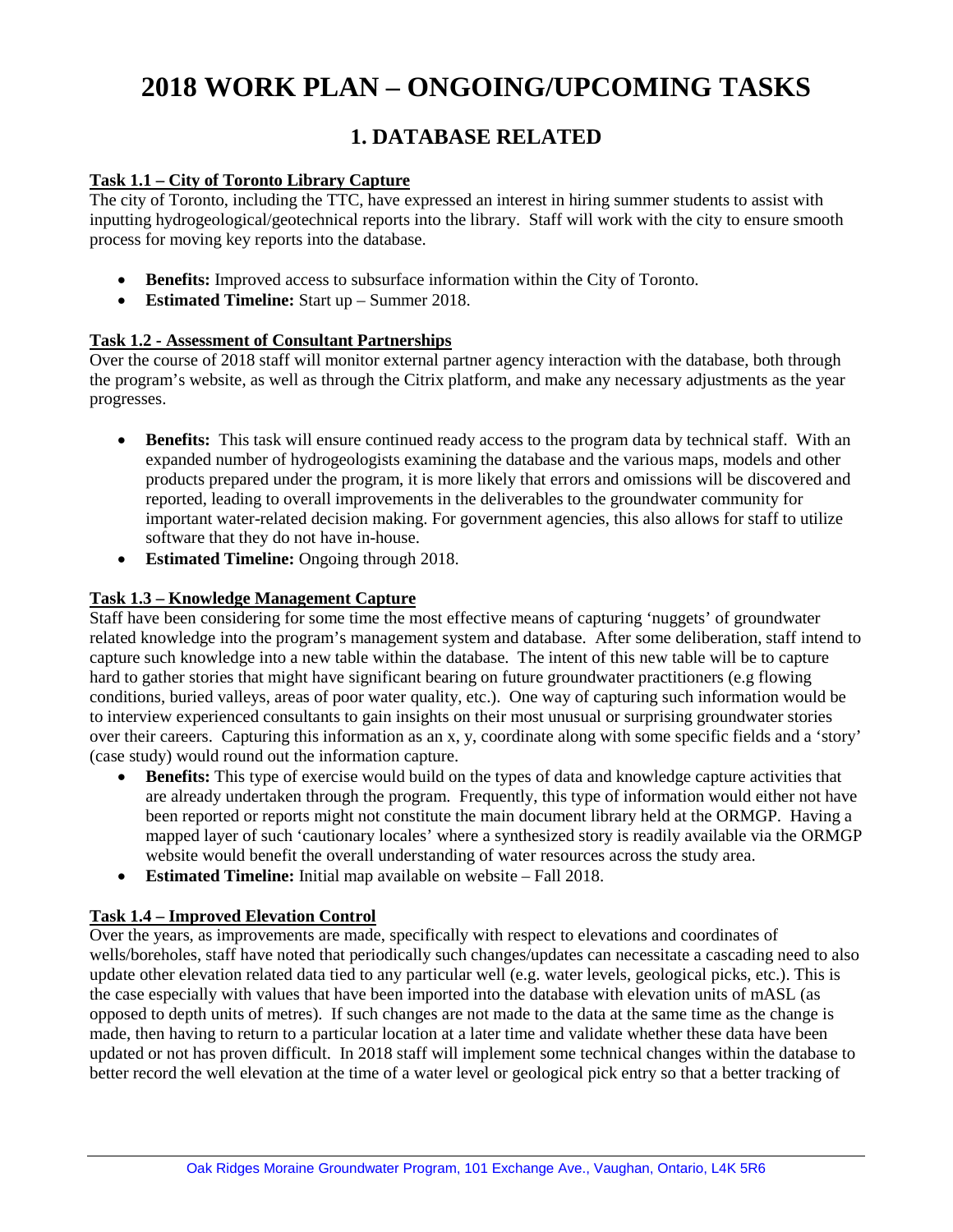elevations and updates can take place. This will entail the creation of additional tables, changes to the existing underlying tables and modification to related views.

- **Benefits:** This task will provide for improved management of elevation related data within the database, particularly geological picks and water levels.
- **Estimated Timeline:** Fall 2018.

# **Task 1.5 - Improved migration of consultant data into the database**

This task did not get fully carried out in 2017 and is repeated here given the opportunity it reflects, especially now that consultants are partnering with the ORMGP. With the broadening of access to the program's database and website, the importing of newly collected consultant data (including all data from borehole geology information to water levels and water quality data) could be more efficient. Improvements can be made by offering standard data formatting templates (in either Microsoft Excel or Access formats) on the website. Contract documents from any of the thirteen partner agencies can be drafted to explicitly require the use of ORMGP templates from the website as a requirement of winning any particular groundwater related project.

- **Benefits**: With the movement to the digital collection of logger files via hand held devices, it would be beneficial to all agencies if consultants could readily transfer collected information directly into a standard template that would facilitate the importing of data into the database.
- **Estimated Timeline**: Fall 2018.

## **Task 1.5 - Continued improvement and expansion to the database**

The database is now 62.3 gigabytes in size and continues to grow as new information is appended. Along with York Region staff, in 2018 there will be an attempt to contact golf course owners with a view to attain and import into the database long-term water related data from golf courses in the study area. 2018 will see continued work on a process to automate the import of York Region data into the master database. Updates to the MOECC WWIS and PTTW will take place over the course of 2018. Data from various partner agencies will continue to be imported into the database. Staff will enable search routines that will automatically acquire and add into the database new Environment Canada streamflow and climate data, thus keeping these data sets up-todate moving forward.

- **Benefits**: Improved data quality and additional data input to the database will enhance any studies/work that would be undertaken in support of development or construction activities.
- **Estimated Timeline:** Ongoing through 2018.

# **2. ANALYSIS & NUMERICAL MODEL RELATED**

## **Task 2.1 - Model Harmonization**

With some 70 numerical models having been generated across the geographical study area of the program, there remains a need to move towards a single "authoritative" path forward. Having initiated this task in 2017, with a focus on the geological layering, future work will also harmonize other hydrogeological attributes of the many models (e.g. hydraulic conductivity, porosity, etc.). As an initial key building block for numerical groundwater modeling, the geological/hydrostratigraphic layers need to be refined to incorporate any beneficial changes/insights obtained within the various modelling studies.

• **Benefits:** This task will initially see the consolidation of many phases of geological interpretation into a common "authoritative" set of surfaces that will extend across the entirety of the Oak Ridges Moraine drainage area. For each agency, this will continue to prove to be a significant benefit in that they can confidently provide a set of information and interpretive layers to any ongoing capital works project that involves subsurface excavation or tunneling. When provided to consultants, the set of layers allows for all parties (including staff and consultants working in adjacent agencies) to speak with a common language when referring to the subsurface stratigraphy.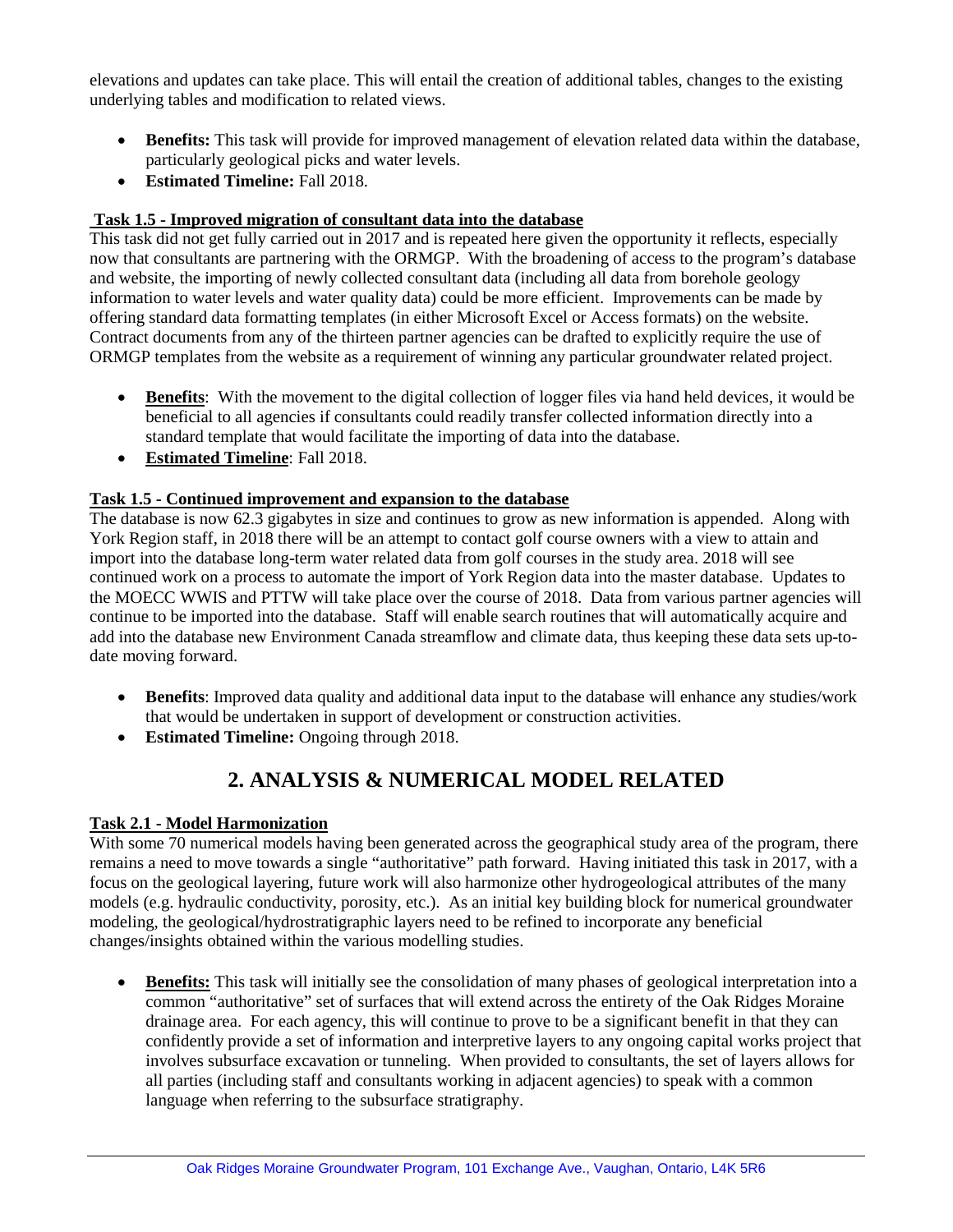• **Estimated Timeline:** Ongoing through 2018

# **Task 2.2 Updated Water Budget Tool**

The website currently holds a water budget tool that allows for users to select an area of interest and run a water budget analysis. There are additional ways for this part of the website to be enhanced including:

- adding the ability for users to view the value at any given cell while the mouse hovers over the cell;
- providing results that have been obtained using different analysis techniques;
- providing summaries on a more frequent basis (e.g. monthly);

# **Task 2.3 - Mapping of Known Groundwater Problem Areas**

This task was initiated in 2017. A wealth of information exists within the program information and analysis system to better inform projects as to subsurface conditions to be expected prior to commencement of any large construction/infrastructure projects. This task will result in regional-scale mapping of areas that are characteristic of various hydrogeological settings (buried valleys, shallow water table conditions, confined aquifer settings, groundwater under pressure, etc.). The hydraulic head and water table surface maps for the various hydrostratigraphic units will be updated to incorporate all observed data.

- **Benefits:** By having an understanding of subsurface conditions prior to project commencement, partner agency staff (both consultants and government) can provide preliminary knowledge regarding overall project cost and necessary efforts. Such regional maps can provide a screening tool prior to the detailed work necessary for project design.
- **Estimated Timeline:** Initial draft summer 2018.

# **Task 2.4 – Investigation into Online Model Executables**

There has been an interest in ensuring that the numerical models developed over recent years are made available for more widespread use than is currently the case. A possible solution is to develop on-line executables (e.g. input pumping rate, location, and aquifer – model run would return drawdown at a municipal well; run particle tracking routines, etc.) that would allow for non-modelers to gain insights from models for various water management decision-making and quickly assess potential impacts to their water supply.

- **Benefits:** Such tools would allow for technical staff from partner agencies to gain insights from already constructed models thus extending the benefit of the models into the future.
- **Estimated Timeline:** Initial application/tool fall 2018.

# **3. OTHER INITIATIVES**

A key initiative in activities related to communication and outreach activities will focus on continued enhancement of the program's website to deliver data, information and knowledge in an easily accessible manner. Over 2018 the goal for the website is to build upon the successes of 2017 by offering newer and better ways to access, view and analyze data, all to benefit partner agency staff. Staff will continue to explore additional statistical options that SQL 2016 presents in terms of its linkage with the "R" statistical software package (additional charts, graphs, etc.). The technical content currently available on the website will be enhanced by providing additional insight pieces that succinctly summarize different hydrogeological analyses that have made effective use of the vast store of data in the database. A prominent goal of the program's website continues to be to reduce the need for extensive knowledge regarding how to use various individual specialized software packages (e.g. Sitefx, GIS, SQL Management Studio).

## **Task 3.1 – Ongoing Website Improvement**

As the website is used by staff from various agencies we will be seeking input and ideas for improving upon the maps and tools currently available on the website. Improvements are anticipated in terms of providing long term trends for pumping rates and for groundwater quality from various maps on the website. Report ready and printable geological borehole logs are also expected to be generated on the fly within the website environment.